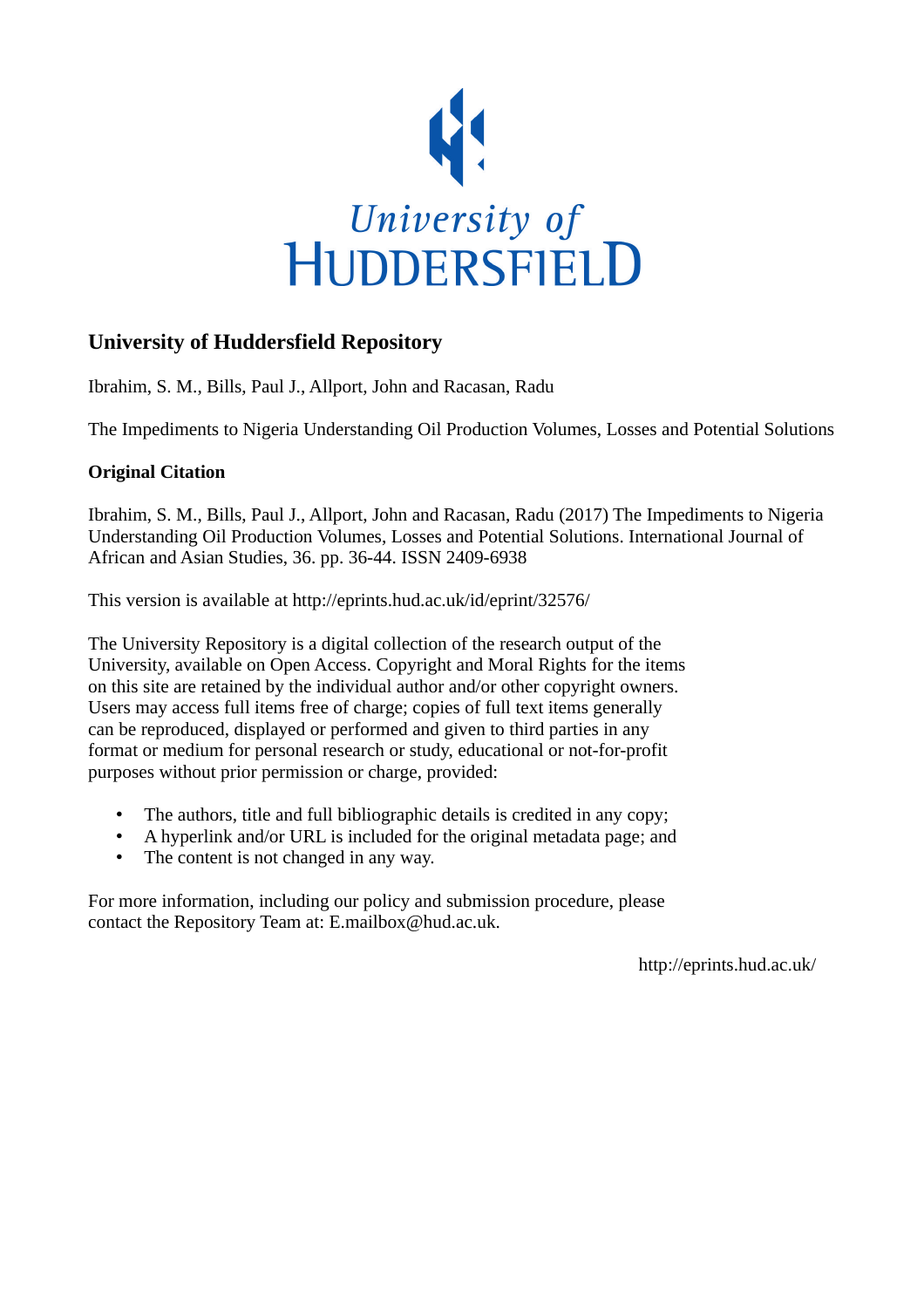# **The Impediments to Nigeria Understanding Oil Production Volumes, Losses and Potential Solutions**

Sidikat. M. Ibrahim\* Paul Bills\* John Allport\* Radu Racasan School of Computing and Engineering, University of Huddersfield, Queensgate, HD1 3DH, Huddersfield, United Kingdom

#### **Abstract**

The issue of the quantity of oil produced or missing has traditionally been played down in Nigeria. This is evident as no one in or outside Nigeria is able to quote a totally reliable production volume or loss figure. The aim of this study is thus to search for the root causes as to why there are difficulties in ascertaining the quantity of crude oil produced or missing per day and for potential solutions. The research assesses the present situation and problems requiring solution concerning Nigerian oil and gas measurement control. This is achieved through an intensive review of each of the notified bodies responsible for Nigeria's oil and gas measurement control, using secondary resources. The bodies reviewed in this study are the Department of Petroleum Resources and the Weights and Measures Department. The study has identified knowledge impediments among the designated bodies. Also discovered were inadequate measurement equipment and absence of measurement guidelines, thus, no mechanisms were in place to address any mismeasurements or losses that are discovered. Provision of comprehensive training to the regulatory body to provide it with the necessary "teeth" to ensure effective delivery of it regulatory function has therefore been recommended as the key solution.

**Keywords:** Nigeria, Oil and Gas, Measurement, Regulation, Training

#### **1. Introduction**

Crude oil production in Nigeria is the mainstay of the economy. The oil and gas industry is the single largest industry in the production sector and the main source of Gross Domestic Product (GDP) in Nigeria (Wilson, 2014). Presently, oil and gas is produced in almost every part of southern Nigeria, mostly in the Niger Delta area (US Energy Information, 2016), ranging from onshore production to offshore developments. Figure 1 is an illustration of the Nigerian oil and gas hydrocarbon flow and the measurements value chains. Although there is a wide range of sizes and layouts, most production facilities have many of the same processing systems shown in this simplified overview.

Each onshore and shallow offshore well is connected by a Flow-line to a Flow Station while the offshore wells distant from land are connected to production platforms. The gases are separated from the liquid at the Flow Station or Production Platforms before the liquid is pumped into the oil terminal where the water is removed. The oil is stored in tanks before being pumped through fiscal meters to supply the refineries or into an oil tanker for export (NEITI, 2006).

To able to ascertain that the quantities of the oil and gas produced or exported are accurately measured and ascertain that royalties are pay on the correct quantities, the Ministry of Petroleum Resources verifies the quality and quantities of oil and gas through the Department of Petroleum Resources service. Recognising metrology as the science of measurement and its application, the Nigerian government also incorporated the Weights and Measures Department (Legal Metrology Department) to complement the effort of the Department of Petroleum Resources in terms of verification of the measuring system. However, despite the existence of these bodies, there are still shortcomings in the production volume accountability.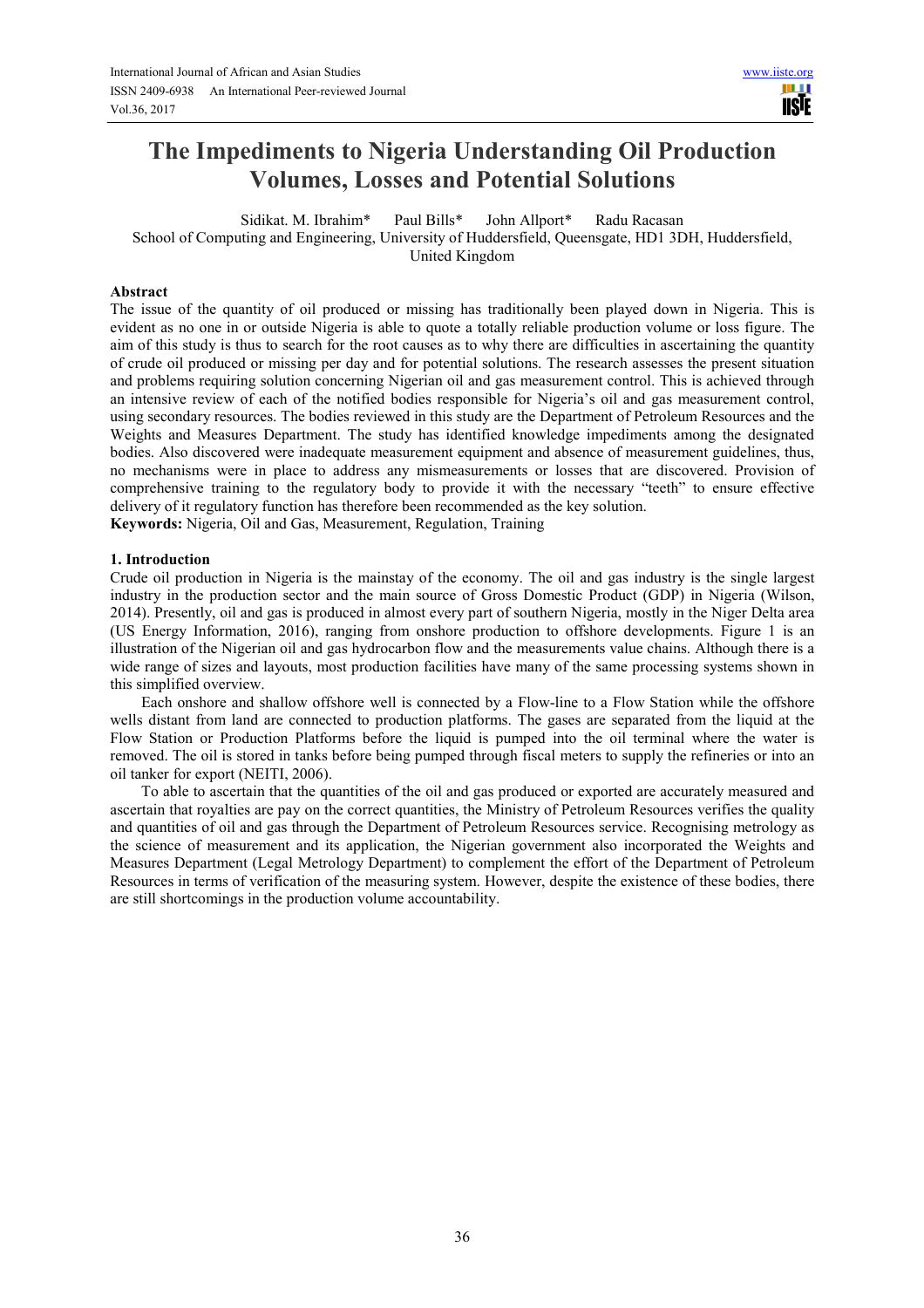

Figure 1: Diagrammatic mapping of hydrocarbon flows in Nigeria (NEITI, 2006)

### **2. Review of the Conflicting Figures for Nigerian Daily Crude Oil Production and Missing volume**

The quantity of oil produced or lost has been an opaque issue in Nigeria. This is evident as, up to the present, no one can say with confidence how much crude oil Nigeria is producing per day (Izeze, 2014; Umejei, 2015). Distinct pictures of the trade surface depending on which figures one accepts. The point of biggest controversy regarding Nigerian crude oil is the actual figure for oil missing. It is certainly known that the quantity of crude oil missing through oil theft is considerable. Oil theft comprises any activity relating to the theft or sabotage of crude oil, the facilities or installations, pipeline vandalism, fuel scooping, illegal refining, etc. Illegal oil bunkering is the most commonly known form of oil theft. It is an illicit trade that involves the stealing of crude oil and its derivative products through a variety of mechanisms (NEITI, 2016). Oil bunkering which is a necessity for maritime shipping becomes illegal when it is carried out without requisite statutory licenses, valid documents or in violation of the rules and regulations of the Nigerian maritime authorities. Oil theft has been identified as occurring in three categories (NEITI, 2016):

- Small scale theft of condensate and petroleum products destined for local markets.
- Large scale theft of crude oil involving international maritime tankers and transported to the international market.
- Excess lifting of crude oil beyond the licensed quantity.

But how much oil goes missing? The short answer is no one knows. There have been conflicting estimates with regards to the missing figures.

In 2012, according to Wallis (2012) and NEITI (2016), immediate past Finance Minister, Ngozi Okonjo-Iweala put the figure for losses at 400,000 barrels per day. Assuming a typical price of \$120 per barrel, this results in a loss of \$1.44bn per month. Shell Petroleum Development Company of Nigeria (SPDC) estimated their own losses alone to be around 150,000 to 180,000 barrels per day (Donovan, 2012 & Izeze, 2014). The estimation of Global Financial Integrity, a Washington-based non-profit organisation, after conducting another credible report on behalf of the Central Bank of Nigeria, said Nigeria lost 232, 000 barrels of oil to theft in a day in 2013 (Umejei, 2015). The London-based research group, Chatham House, by its own derivation estimated that, "an average of 100,000 barrels is stolen daily" (Katsouris and Sayne, 2013). The former Group Managing Director of the Nigerian National Petroleum Corporation (NNPC), Andrew Yakubu, said during a keynote address at the 2014 Nigerian oil and gas conference in Abuja, that in 2013 alone the country lost 300,000 barrels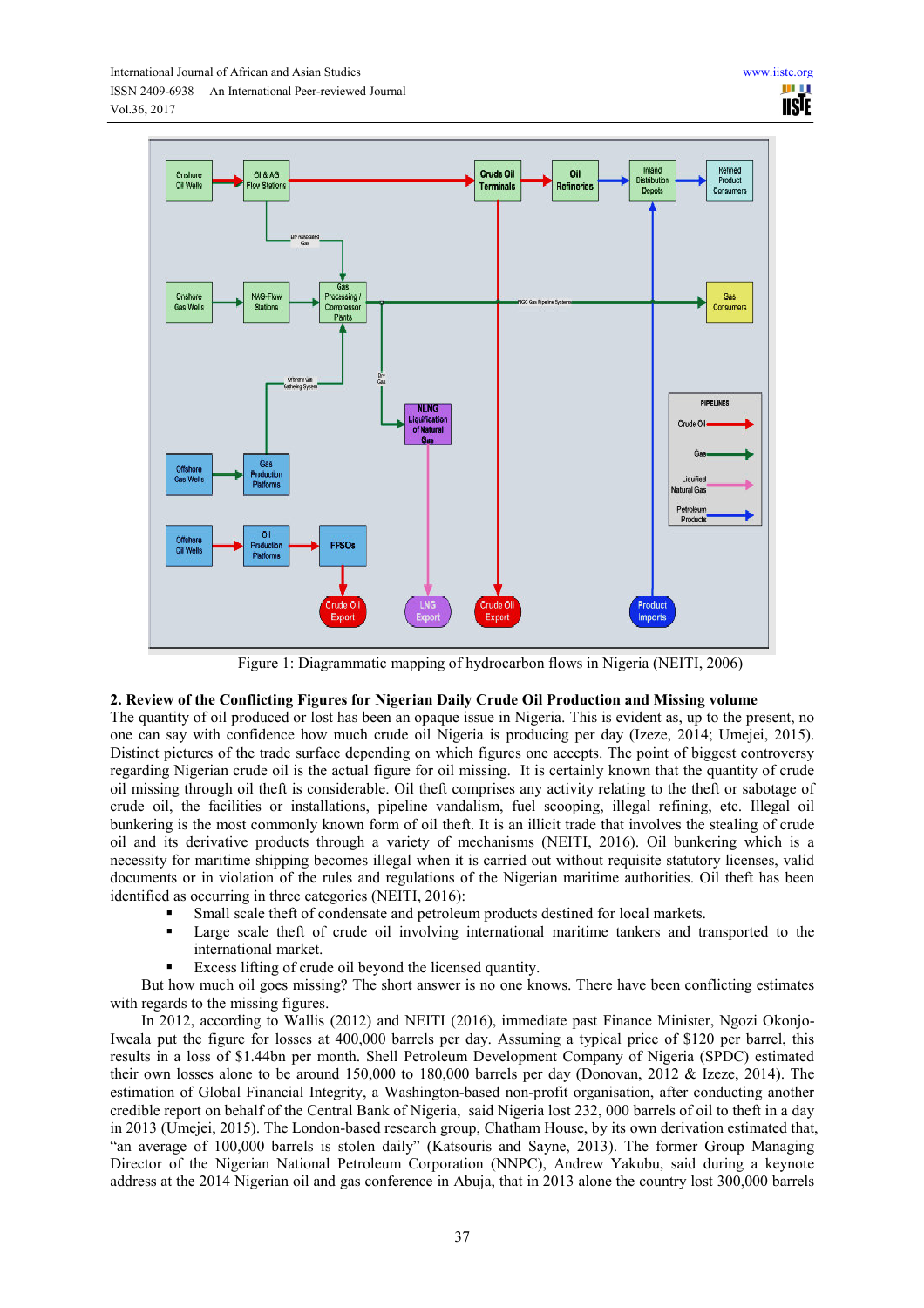of crude oil per day (Izeze 2014). Conversely, the Director of the Nigerian Navy Transformation Office, Austen Oyagha, estimated an average of 55,210 barrels per day or monthly average of 1,656,281 barrels (Izeze (2014). The present Nigerian President, Mohammadu Buhari claimed recently that about 1 million barrels of crude oil were stolen a day under the last government, while the president's special assistant on media and publicity, said, "The official position on the quantity of crude oil stolen per day is 250,000 barrels" with no proof or evidence (Umejei, 2015). In 2015, Sunny Ofehe, founder of the Netherlands-based Hope for Niger Delta Campaign queried the general manager of NNPC's public affairs, Ohi Alegbe asking, "If you don't know the daily crude oil production quantity, how is the quantity stolen being known?" The response was, "I don't have the figures, nobody is sure of the missing volume" (Umejei, 2015). Up till now, since the actual production volume is not known, no one can say with confidence exactly how much goes missing. These conflicting figures are clearly shown in Figure 2.



Figure 2: Conflicting figures of daily missing crude oil (Source: Wallis, 2012; Donovan, 2012; Katsouris and Sayne, 2013; Reporting oil and gas, 2014; Umejei, 2015)

The important question that needs to be answered is, why is it difficult for Nigeria to come up with the production figure? According Katsouris and Sayne (2013), without better knowledge of the problem, any government hoping to solve the problem could find themselves out of their depth. Also, the International Organisation of Legal Metrology, (OIML D1 2004) laid emphasis that, "Public authorities must pay special attention to measurement results especially when there are conflicting benefits in those results". In this respect, these studies seek to explore the problem and the potential solutions.

#### **3. Why the Conflicting Figures?**

This study sets out to investigate the main reasons for the inability to get a reliable figure for the quantity of Nigerian daily crude oil production or losses, and potential solutions, through the following sources:

- Information gathered from NEITI audit of the period 1999 to 2016.
- Information gathered from publicly available sources relating to the Nigerian oil and gas sector.

#### 3.1. Nigeria Extractive Industry Transparency Initiative (NEITI)

The Extractive Industry Transparency Initiative (EITI) is a global initiative established in 2002 to promote and support improved governance in resource-rich countries, through the full publication and verification of company payments and government revenues from oil, gas, and mining (The International Bank for Reconstruction and Development and The World Bank, 2008). The Nigeria Extractive Industries Transparency Initiative (NEITI) is therefore a subset of the global Extractive Industries Transparency Initiative (EITI).

NEITI is concerned that Nigeria does not know how much crude oil it actually produces or loses daily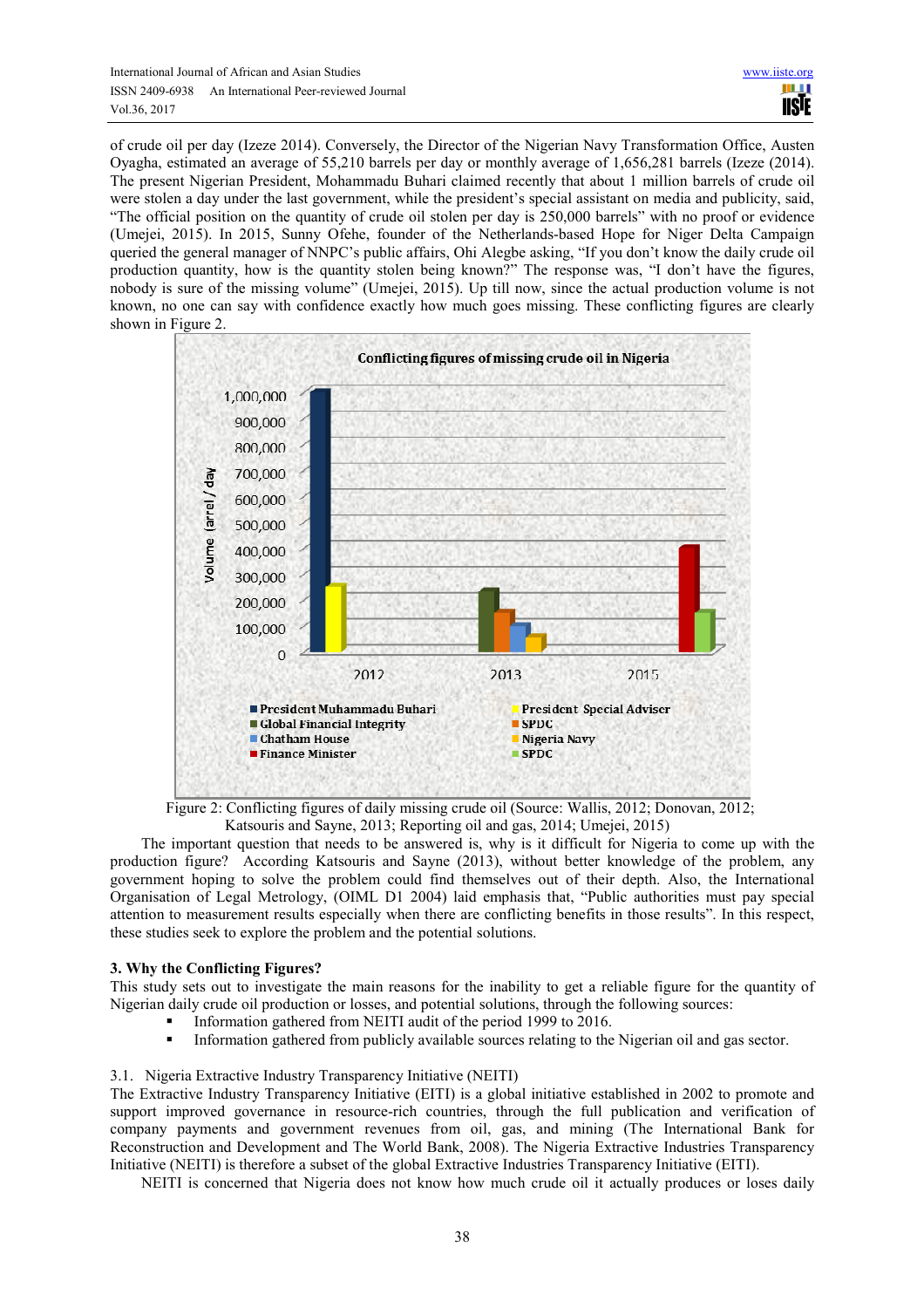(NEITI, 2016), as they consider the measurement of crude oil production to be grossly inadequate. Information on crude oil production from the well head, through the flow station to the terminal is not reliable and this is where the majority of oil theft takes place. NEITI has previously embarked on an investigation to ascertain the shortcoming of this process because of its negative implications and huge revenue loss to the Federation. NEITI then issued questionnaires to the Oil and Gas industries and the Department of Petroleum Resources (DPR) to enabling data from both sources to be verified (NEITI, 2006).

DPR is the regulatory agency of the Ministry of Petroleum Resources. This Department is the core body responsible for the day-to-day monitoring of the petroleum industry, supervising all the petroleum industry operations carried out under licences and leases in the country. Its objective is ensuring compliance with the applicable laws and regulations in line with good oil field practices. The discharge of these responsibilities involves monitoring of operations at drilling sites, producing wells, production platforms and flow stations, as well as crude oil export terminals and all pipelines carrying crude oil, natural gas and petroleum products. The Law and regulations that empower DPR include:

- i. Petroleum ACT 1969 Act Cap. P10 LFN 2004
- ii. Petroleum Regulations 1967
- iii. Petroleum Drilling and Production Regulations 1969

The complete scope of NEITI's questionnaire encompassed the mapping of oil and gas flows, the assessment of the quality of procedure systems, the technical assessment of measuring hydrocarbon streams, the volumetric analysis and reconciliation of data (both physical and financial), recommendations for improvements and reporting templates, and the aggregate reporting of hydrocarbons produced and fiscalised. This questionnaire was structured to address the oil and gas flows shown in Figure 1.

From the questionnaire feedback, the main reason for the difficulties in ascertaining the quantity of crude oil produce or missing per day has been attributed to insufficient measurement control (NEITI 2006 & 2009). As revealed by NEITI (2006), the Department of Petroleum Resources (DPR) which is the regulatory body in charge of Nigeria Oil and Gas measurement control has no system for measuring production, other than through monitoring terminal receipts. In consequence, DPR has no data from which possible product losses between the production point and the terminal can be estimated, measured or inferred. The body has neither custody transfer guidelines nor any corresponding guide for upstream measurement at wellheads and flow stations. The only set of measurement procedures they have according to NEITI (2006) is the Manual of Procedure Guides for the Petroleum Inspectorate, of which the so called guidelines contain only two measurement guidelines: one on meter proving and the other on ship to shore differences. The manual does not specify the accuracy of the metering at any of the stages e.g. wellhead, flow station or custody transfers. All that is specified is the maximum ship to shore difference.

As revealed by NEITI (2006), the personnel involved in measurement lacked the general knowledge of how to calculate the royalty volume. The DPR response to the definition of volume to be used for the royalty calculation was found to be inconsistent in the questionnaire responses. Since there is no guidance from DPR, the industry has no consistent practice regarding the point at which production is measured for royalty purposes, hence there have been definition issues surrounding the volumes to be used for calculation of royalties. The law is unclear on this point. DPR has not promulgated a standard interpretation. Also the method employed for the hydrocarbon mass balance was found to be insufficient to determine unaccounted oil or to estimate oil theft. There are no procedures to cope with mismeasurements. Moreover, there is no consistency in measurements of quantities and presentation of volume (NEITI 2006).

NEITI (2006  $\&$  2009) also revealed that the use of standardised definitions is not in any way adhered to by the industries, thus leading to conflicting interpretations. Most operators of the oil companies and the DPR personnel declared not to know the uncertainty of measurements for wellheads and flow stations. The only one declared to be known is the ship to shore measurement difference. The metering infrastructure and the records stipulated do not allow the hydrocarbon balance (oil, gas and water) to address the question of unaccounted oil. There is a range of issues on the definitions and practices to be applied in arriving at the report mass balance.

As the Nigerian upstream oil and gas industry developed, the amounts of gas being flared were on increased. This lead to increasing political pressure on Nigeria to reduce flared gas in order to minimising waste and pollution. The solution to resolve the gas flaring problem lead to the development of local gas markets and Liquefied Natural Gas projects. Presently in Nigeria, there is an increasing recognition that accurate fiscal metering is an important factor in the development of an integrated, robust gas industry. A number of shortcomings highlighted by NEITI (2006) below do not facilitate this development:

- According to NEITI (2006), both the regulator and the operators appeared to lack the understanding of some of the key fundamental principles relating to gas flow measurement such as calorific value, and the impact of temperature and pressure variations.
- The absence of gas measurement and gas quality regulations results in a lack of coherence in terms of gas flow metering calibration and maintenance, the approval of meters, or adherence to a particular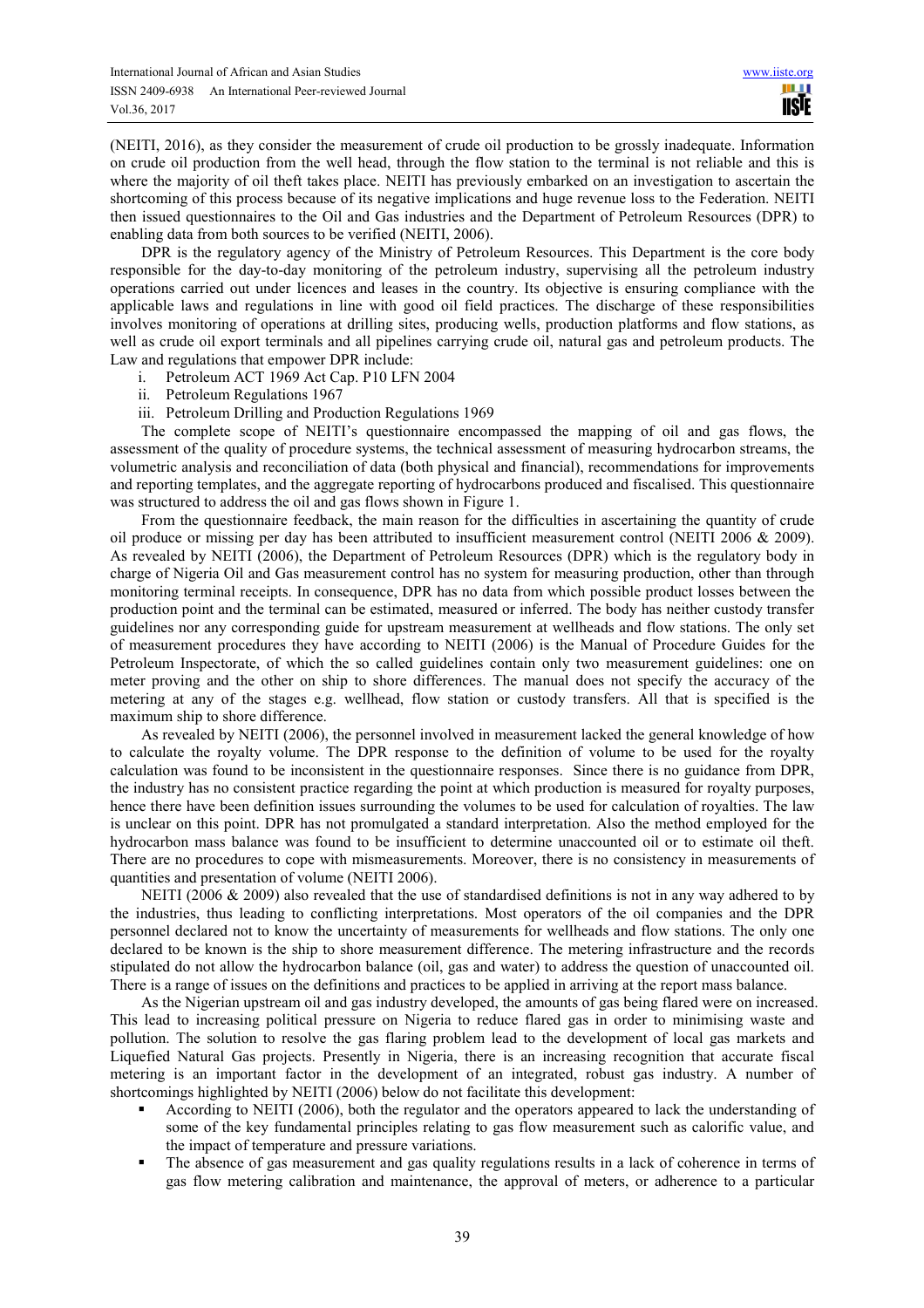standard.

 No locally enforceable technical standards exist in Nigeria. For this reason, there is no formal mechanism for checking the accuracy of gas meters, nor are there any standards for the quality and standard of meters installed.

The weakness of DPR was perhaps unsurprising because, proper management of the measurement activities in the oil and gas industry by the designated bodies is a challenge in most parts of the world particularly the upstream sector of the industry. Even a developed country like the USA has a similar case based on a United State Government Accountability Office audit report. The United States Government Accountability Office (2010) said "The Department of the Interior's oil and gas production verification efforts do not provide reasonable assurance of accurate measurement of production volumes". Found to be similar to the Nigerian case, the United State Government Accountability Office (2010) further recommended to the Department of the Interior to augment the consistency and timely revising of measurement regulations and policies, elucidate jurisdictional authority over gas plants and pipelines, and provide suitable training for main measurement staff. Considering the global challenges of lack of skilled personnel and manpower in the oil and gas industry, Global

Energy (2013) also suggested training should be made highly efficient in various parts of the world to help staff understand how to manage the operations most especially the upstream sector.

#### 3.2. Publicly Available Sources

Although DPR was created in 1970 to enhance Nigeria's regulatory functions and enforcement in ensuring compliance within the oil and gas industry, according to Nwokeji (2007), DPR is extremely backward in carrying out its regulatory function. On royalties alone, Nwokeji (2007) revealed DPR uses different criteria from the operating companies to calculate the royalty payments. The impediment of DPR in this area was also highlighted by NEITI (2006). Nwokeji's (2007) study further revealed that DPR relied on monthly figures supplied by Nigerian National Petroleum Corporation to both DPR and oil companies, while in most cases the oil companies unilaterally determined the royalty payment they paid, often based on export rather than production figures (NEITI, 2006 cited in Nwokeji 2007). Aderalegbe (2006) also questioned the competency of DPR, alleging that the regulatory powers of DPR are suspect. Nwokeji (2007) attributed the DPR drawbacks to lack of skilled personnel.

As the measurement problems associated with Nigeria's oil and gas industry escalated, the Federal government came under intense pressure to involve the Weights and Measures Department in measurement control within the oil and gas industry. The Weights and Measures Department (the National Legal body) is the regulatory agency in charge of weights and measures in all the sectors of the Nigerian economy. It is the only government agency with the mandate to issue type approval and verification certificates as well as carry out verification exercises on weighing and measuring devices to ensure accuracy and conformity of such devices when used for trade or official purpose in the Federal Republic of Nigeria. The Department is empowered by the following Law and regulations (Federal Ministry of Commerce and Industry, 2009 & Alli, 2012):

- i. Weights and Measures Act CAP W3 LFN 2004 (Formally Weights and Measures Act CAP 467 LFN 1999)
- ii. Pre-shipment of Export Decree No.10 of 1996 Act CAP P25 LFN 2004
- iii. Weights and Measures Standardization of Indigenous Measures Regulation, 1992
- iv. Weights and Measures (Legal Metrology and Related Services) Regulation 2012.

According to the former Minister of the Federal Ministry of Industry, Trade and Investment, Olusegun Aganga, the department was empowered to verify, certify, and check the compliance of all measuring and weighing equipment in oil and gas industry, which includes inspection of their measuring equipment. This includes enforcement of the Pre-shipment Inspection of Export Act, which ensures that the quantity of crude oil produced, missing or exported out of the country is accurately known (Alli, 2012). This statement by Olusegun Aganga regarding the need to ensure accurate metering and measurement across all the sectors prompted the then President Goodluck Jonathan to re-invigorate the Weights and Measures Department to work with the oil and gas industries stakeholders to tackle the problem. The government sees this as a clear demonstration of federal government's seriousness in entrenching transparency, accuracy and fairness in the Nation's oil and gas sector (Alli, 2012). Olusegun Aganga said the implementation of an accurate metering and measurement policy by the Weights and Measures Department is expected to save the country about \$4.8 billion per month (Akinsuyi, 2013, April 23). .

However, the technical and metrological knowledge of the National Legal Metrology body was also found to be questionable, as Anudu and Edeh (2015) declared Nigeria to be losing \$25 billion annually in oil sector due to uncontrolled weights and measures. Anudu and Edeh (2015) stated that \$ 7.5 billion is lost yearly in the oil and gas sector due to measurements not controlled by the Weights and Measures Department, while \$17.4 billion is stolen due to the absence of credible measurement in the industry even after the implementation of legal metrology.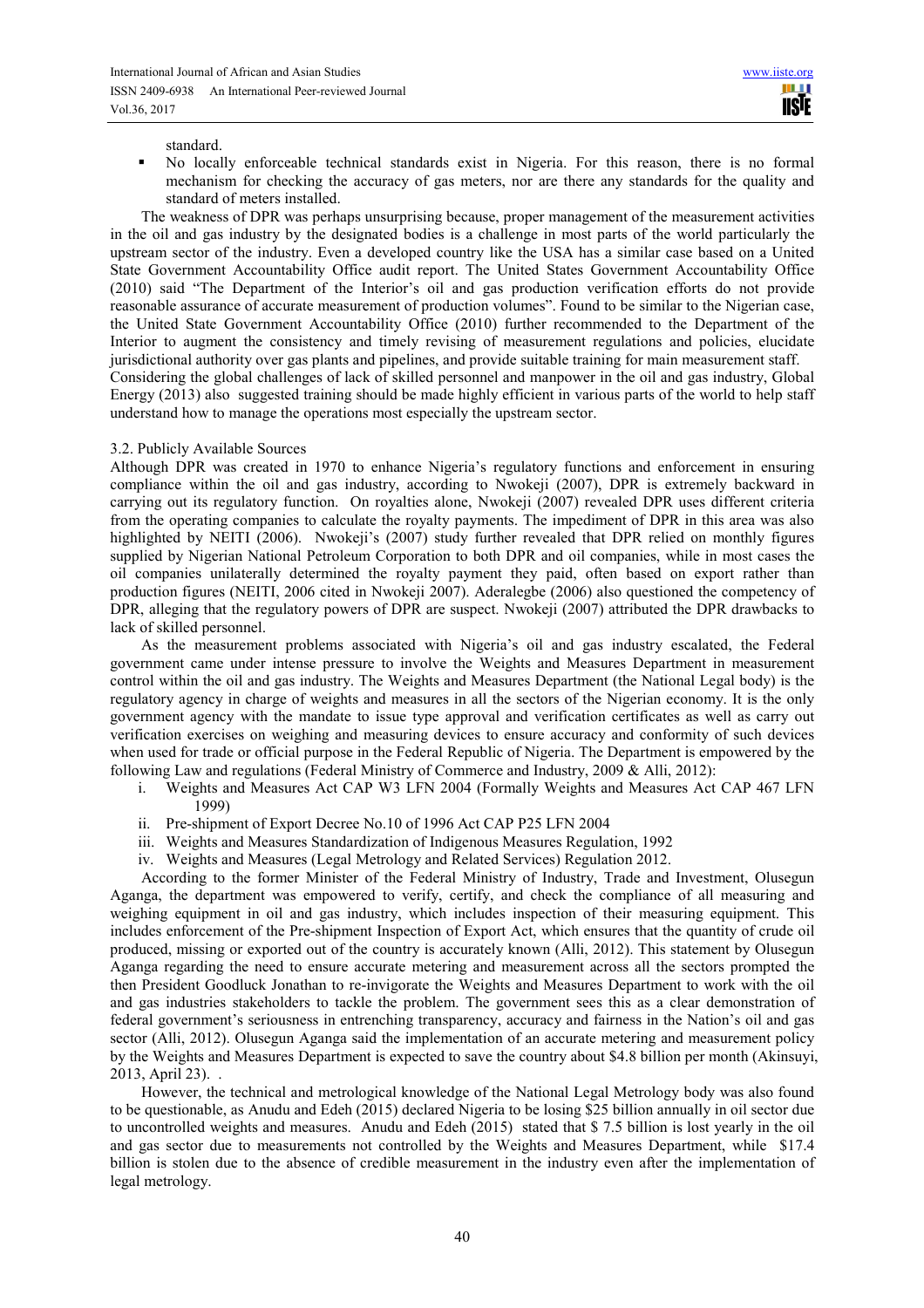With the power conferred by the Weights and Measures Act - CAP. W3 L.F.N. 2004 section 48(2), the Minister of Industry, Trade and Investment created the Weights and Measures (Legal Metrology and Related Services) Regulation 2012 for the purpose of implementation of the task bestowed on the department regarding oil and gas measurement control. However the regulation contains no enforceable technical standards or any laid down measurement system requirement. The only detail specified in the regulation is the level of fees to be paid by the oil and gas operators.

The weakness of the Weights and Measures Department is unsurprising as it is common that, according to CIPM (1998), in most national governments, as legal metrology expands it is likely to involve fields of measurement that are new to national legal metrology organizations, and this is the case for the Weights and Measures Department. For this reason, one can attribute their weakness to the fact that the field is new to the organization and there is neither substantial expertise in existence nor training in place to empower the officers.

#### **4. Potential Solutions**

To maximise the country's economic income recovery from its hydrocarbon resources, it is necessary to ensure full value is received by government for its share of crude oil and petroleum product sales through correct royalty calculation. This is limited by the ability to determine the production and missing volume effectively. To address this, the following solutions are proposed.

#### 4.1. Department of Petroleum Resources

According NEITI (2006), there is a range of issues on definitions and practices to be applied in arriving at the report mass balance. Also, the method employed for the hydrocarbon balance is not sufficient to highlight unaccounted oil or to estimate oil theft. Moreover, there is no consistency in measurements of quantities and presentation of volume. The use of standardised definitions is also not adhered to by the industries, thus leading to conflicting interpretations. All these problems can be attributed to the lack of measurement guidelines.

Although there has been the addition of Revised Crude Oil Terminal Operations Procedure Guide version 2016, many of the gaps highlighted by NEITI are yet to be bridged.

For the gap to be bridged, the guidelines should:

- contain important information on the design, construction and operation of fiscal/custody transfer measurement systems for which the Ministry of Petroleum Resources is responsible under laws and regulations
- be interpreted as the minimum requirements to enable consideration of alternative techniques, i.e. those capable of a similar or better level of uncertainty, accuracy and reliability.
- ensure all produced and injected fluids are to be measured and, where appropriate, allocated in accordance with a flow system and flow calculation and allocation procedures
- ensure that, where liquid and gaseous hydrocarbons products are transferred between facilities via a pipeline that serves as a common transportation route for a number of Oil and Gas Operators, the "method of measurement" should include the measurement of hydrocarbons at the terminal serving the relevant pipeline as well as the allocation procedures used to determine each contributing field's share of the petroleum used at or exported from the terminal
- specify the purpose of each measurement required, as this is the first task in determining the suitability of proposed measurement systems
- define the categories of measurement and the associated accuracy requirements.
- specify reference standard documents which the facilities and operation are expected to meet
- specify the documentation requirements such as flow system and flow calculation procedures
- specify the requirement for the application of the flow system, flow calculation procedure and allocation procedure approval
- specify documentation required for daily production records
- specify the requirement to attain overall plant balance
- specify the requirements for the fiscal quality measurement of liquid hydrocarbons
- specify the requirements for field or platform allocation measurement of liquid hydrocarbons
- specify the requirements for well allocation of liquid hydrocarbon management
- specify the level of accuracy required for measuring liquid hydrocarbon flow at different points in the system.
- specify the requirements for secondary measurement. This is particularly important as confusion can arise if the requirements specified for all related equipment (beyond the basic
- meter), and how these secondary measurements will be used to correct the basic meter reading, are not spelled out and clearly understood so that volumes are given out on the same basis. These requirements are vital since interested government parties and the parties to the contract may record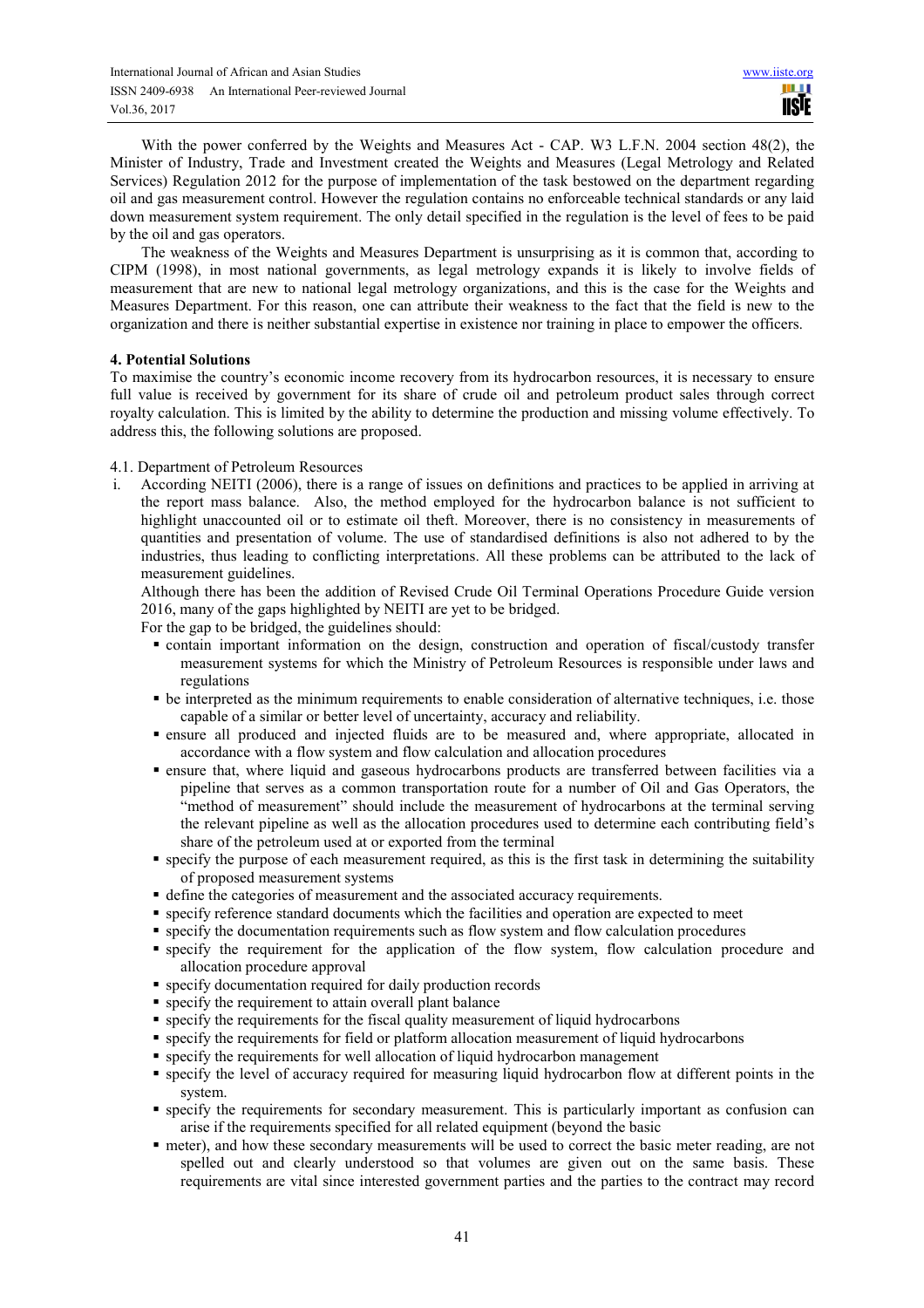data on a difference base calculation in their plant quantity reports (Lanasa and Upp, 2014).

To ensure effective implementation of the guidelines, the following will be required.

- The application of the measurement code for Fiscal/Custody Transfer measurements should be made mandatory for all Oil and Gas Operators engaged in the production, refining, transportation and distribution of related hydrocarbon products which pass between their facility battery limits in Nigeria, including the imports and exports of hydrocarbons.
- International Standards and recognised Measurement Procedures should be incorporated into the code and enforced by the regulator (Department of Petroleum Resources)
- All produced and injected fluids are to be measured and, where appropriate, allocated in accordance with a flow system, flow calculations and allocation procedures as approved by the Ministry of Petroleum Resources
- Royalties should be levied directly on production
- In order to satisfy the Minister of Petroleum Resources that no unauthorised alterations to the approved flow system and flow calculations and allocation procedures have been made, throughout the producing life of the field, inspectors from the Department of Petroleum Resources should, at their discretion, physically inspect metering systems at any stage from construction through commissioning into operation.
- The operator and the DPR Board should, at the early discussion stage, agree on the categorisation of a measurement system and the associated accuracy requirement
- The accurate recording and reporting of petroleum volume is critical to the calculation of the royalty share. For this reason, the officer of the Department of Petroleum Resources should reserve the right to fully participate in any inspection, witnessing and approvals of custody transfer Meters.
- An update/review should be carried out on the measurement code every two vears
- The use of third part audits such as NEITI Audits should be incorporated
- Most importantly, training is required for the DPR staff on the contents of the guidelines to ensure effective enforcement capable of enhancing oil and gas operator compliance.
- ii. According to NEITI (2006), both the regulator and the operators appeared to lack the understanding of some of the key fundamental principles relating to flow measurement. The operators and DPR need to be trained on the principles and practice of flow measurement being the regulator and the enforcement authority. This is particularly important, because knowledge of principle and practice of flow measurement is the basis of custody transfer measurement. No useful result can be achieved without the knowledge of flow measurement in the oil and gas industry.
- iii. Lack of knowledge of measurement uncertainty is another barrier. Training the DPR personnel on the knowledge of measurement uncertainty will help to bridge this barrier.
- iv. As revealed by NEITI (2006), the metering infrastructure and the records do not allow the hydrocarbon balance (oil, gas and water) to address the question of unaccounted oil. For these reasons, the metering arrangements are important. DPR should spearhead the arrangement for monitoring the entire hydrocarbon balance of the sector, reinforcing the arrangement from wellhead to terminal, export or refinery.

NEITI (2006), NEITI (2009) and NEITI (2016) also suggested installation of robust metering infrastructure at both the flow stations and the terminals in line with international best practices. Correspondingly, according to Lanasa and UPP (2014), a metering station must be properly installed and maintained in order to provide accurate measurement. As equipment calibration may change over a period of time, both parties have to take active part in the periodic testing of the metering system (Lanasa and UPP, 2014).

To enhance effectiveness according to NEITI (2006 and 2009), training is required for all operational staff and the DPR inspectors so that they can understand the operational issues surrounding metering, maintenance and the operation of the flow system. This is particularly important because, according to Canada-Newfoundland & Labrador Offshore Petroleum Board and Canada-Nova Scotia Offshore Petroleum Board (2011), whatever the class of measurement system, the target uncertainty will only be met if adequate supporting measures are taken. The Iraq Ministry of Oil (2007) also has the same view.

#### 4.2. Weights and Measures Bureau (Legal Metrology Bureau)

As the department lacks enforceable technical standards, there is no formal mechanism for checking the accuracy of gas meters, nor does it have any standards for the quality and standard of meters installed. The absence of locally enforceable technical standards by the department results in a lack of coherence in terms of gas flow metering calibration and maintenance, the approval and verification of types of meters, or adherence to a particular standard. Thus, the Minister should enact regulation with recommended technical standards. The standard should be written to be theoretically accurate and completely instructive. Training must also be provided for the personnel responsible for the enforcement to enhance compliance.

Custody transfer measurement is one of the key applications of flow measurement. Taking the Weights and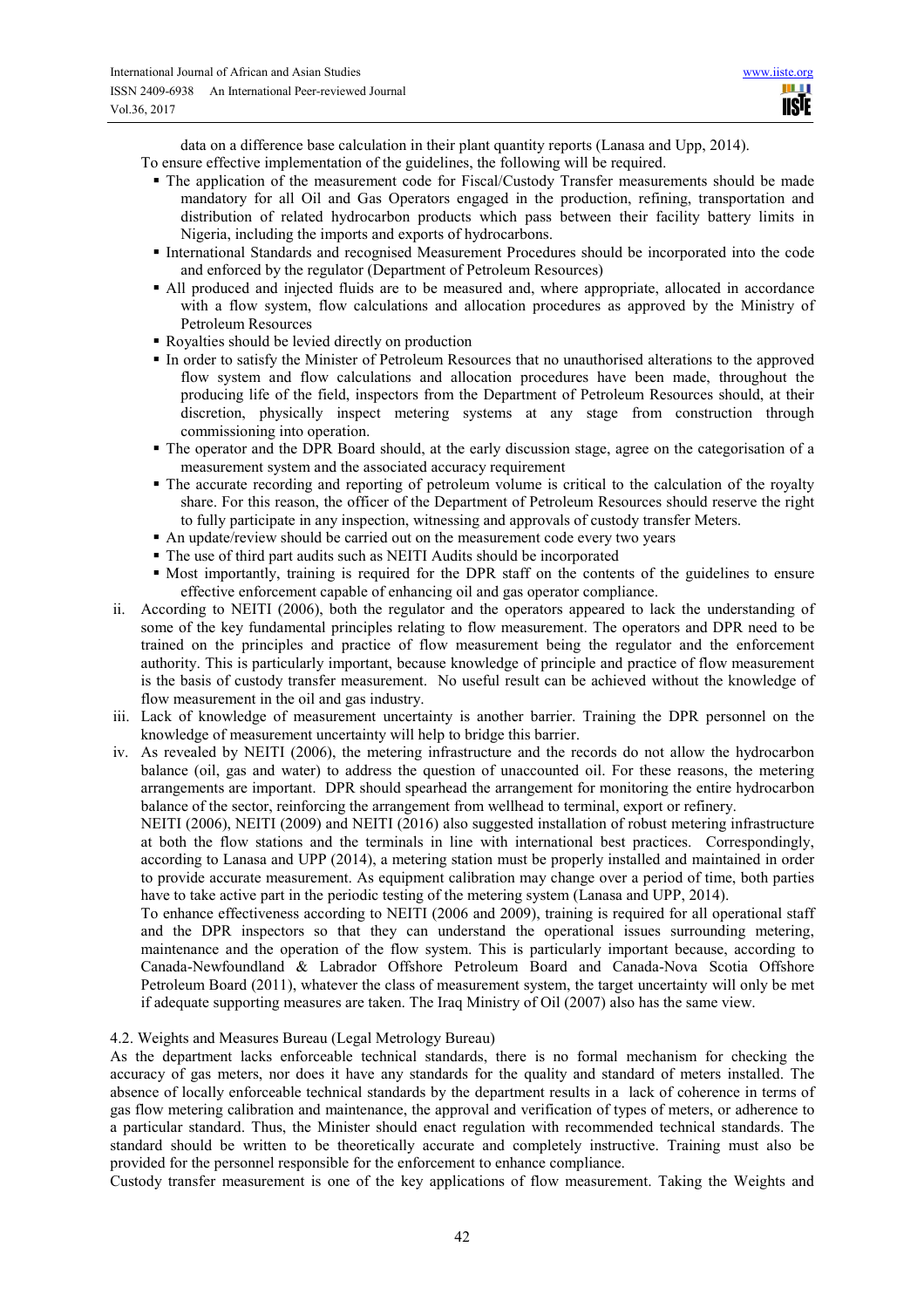Measures (Legal Metrology and Related Services) Regulation 2012 enacted for the purpose of the oil and gas sector into consideration, one can easily draw out that the Bureau lacked the knowledge of flow metrology which should be a prerequisite for the effective metrological control of the sector. Thus the Weights and Measures Department should be trained on the principles and practices of flow measurement, flow metrology and the general legal metrology knowledge required for effective contribution of measurement control to the sector.

#### **5. Conclusion**

The summary of the vital issues responsible for the conflicting figures of Nigerian oil and gas measurement can be highlighted as follows:

- Lack of understanding of some of the key fundamental principles relating to oil and gas flow measurement
- Lack of technical and metrological knowledge of flow measurements systems
- Lack of measurement guidelines and standards hence no mechanism in place to address any mismeasurements or losses that are discovered.
- Inadequate measurement equipment (meters, sampling equipment, temperature and pressure equipment).
- Absence of regulatory enforcement over a variety of activities relating to assessment and reporting of quantities of crude oil and petroleum products
- No culture of striving to follow international best practice
- Lack of Laws and Regulation relating to gas production.

Provision of measurement guidelines, technical standards, installation of robust metering infrastructure and comprehensive training to the designated bodies to provide it with the necessary "teeth" to ensure effective delivery of the statutory function of the designated bodies are therefore all recommended.

Considering the global challenges of lack of skilled personnel and manpower in the oil and gas industry, training should be made highly efficient in various parts of the world to help staff understand how to manage the operations most especially the upstream sector.

#### **References**

- Adaralegba. (2006,). Nigeria: DPR's regulatory powers are Suspect. *Thisday,* May 9, 2006, p.1. Retrieved from http://allafrica.com/stories/200605090244.html
- Akinsuyi, Y. (2013). Aganga: FG to save N755bn from implementation of legal metrology. ThisDayLive, 2013, April 23, 2013, p. 1-2. Retrieved from http://www.thisdaylive.com/articles/dpr-has-no-system-formeasuring-crude-oil-production-says-neiti/182973/
- Alike, E. (2014). DPR has no system for measuring crude oil production, says NEITI. *ThisDay.*
- Alli, F. (2012, October 18). Weights, measures to be introduced across all sectors of the economy FG. *Vanguard,* July 8, 2014, 1-2. http://www.vanguardngr.com/2012/10/weights-measures-to-be-introducedacross-all-sectors-of-the-economy-fg/
- Anudu, O. & Edeh, H. (2015,). Nigeria loses \$25bn in oil and gas sector to uncontrolled weights, measures annually. *Business Day,* October 02, 2015*.*
- Asia-Pacific Legal Metrology Forum (2009). *Legal Metrology: Accurate measurement, good business, fair trade and safety*. Retrieved **here** from http://www.aplmf.org/uploads/5/7/4/7/57472539/02 aplmf guide to legal metrology.pdf. [Accessed 17 February 2017].
- Asia-Pacific Legal Metrology Forum (2010). *Guide 1: National Infrastructure for Legal Metrology*. Retrieved from

http://www.aplmf.org/uploads/5/7/4/7/57472539/01\_aplmf\_guide\_to\_national\_infrastructure\_for\_legal\_met rology.pdf. [Accessed 11 January 2017].

Avery, A. (2010). *Daniel offer custody transfer measurement and control in standardized package*. [pdf]. Retrieved from the contract of the contract of the contract of the contract of the contract of the contract of the contract of the contract of the contract of the contract of the contract of the contract of the contract of

http://www2.emersonprocess.com/siteadmincenter/PM%20Daniel%20Documents/ARCview%20for%20E merson [Accessed 19 March 2017].

- Canada-Newfoundland & Labrador Offshore Petroleum Board and Canada-Nova Scotia Offshore Petroleum Board (2011). *Measurement guidelines*. (ISBN #978-1-927098-05-9).
- Denovan, J. (2012). Nigeria is losing \$1 billion a month to oil theft while fraudulent natural gas deals with international companies cost the country \$29 billion over the past decade. *Royal Dutch Shell plc .com.*. Retrieved from http://royaldutchshellplc.com/tag/niger-delta/page/7/. [Accessed 19 November 2016].
- Fluke Corporation. (2005). *Principles of metrology*. Retrieved from 4. http://support.fluke.com/calibrationsales/download/asset/2548139\_a\_6001\_eng\_w.pdf. [Accessed 11 September 2016].
- Global Energy. (2013). *Challenges and Solutions in an Upstream and Downstream Oil and Gas Operation.* Think Oil. Retrieved from http://globalenergy.pr.co/65678-challenges-and-solutions-in-an-upstream-and-